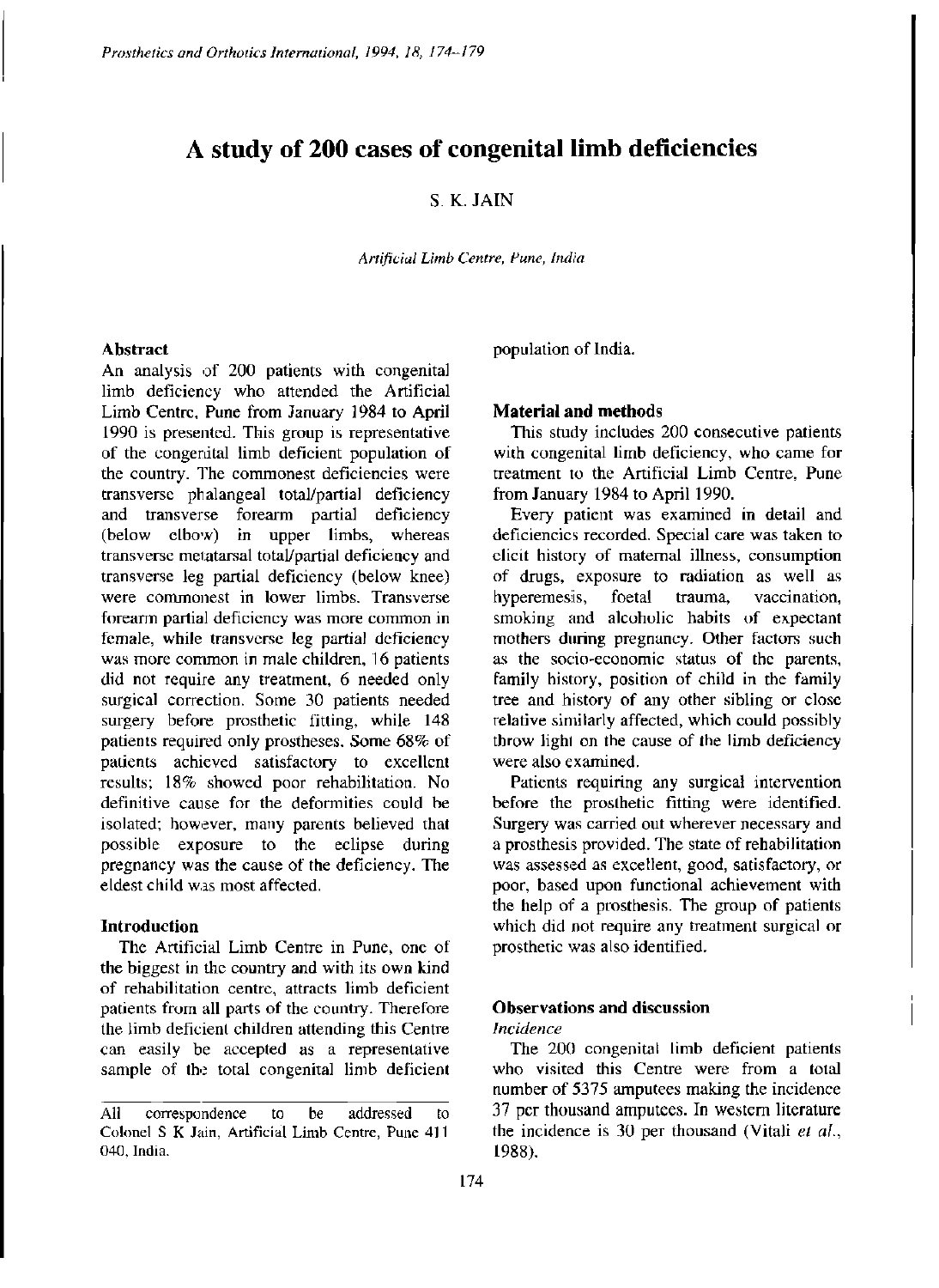Table 1. Associated causative factors

| Causative factors (probable)           | No of patients |
|----------------------------------------|----------------|
| Drugs                                  | 19             |
| Previous abortions                     | ð              |
| Previous premature births              |                |
| Previous Caesarean births              |                |
| Injury to the abdomen during pregnancy |                |
| Radiation during pregnancy             |                |
| Heredity                               |                |
| Exposure to eclipse                    | 19             |
| Total                                  | 62             |

## *Sex incidence*

There were 130 (65%) male and 70 (35%) female patients (ratio 13:7), while the comparative sex incidence in various other studies (Lamber, 1971; Agarwal *et al.,* 1986) show this ratio to be 13:12.

## *Age at the time of reporting for treatment*

It was seen that the number of males outnumbered females in all age groups except the 10-15 years age group, where the number of girls was more than the boys; maybe they and their parents became more conscious of the disability at this age.

#### *Birth serial of the patients*

The position of the child in the family lineage was recorded. It was seen that 82 (41%) of patients were the eldest in the family. Contribution of first 3 children was 84%.

## *Aetiological factors*

An attempt was made to discover the exact cause which might have produced the disability. In only 62 patients was some sort of history noted which could probably be correlated with the limb deficiency, as shown in Table 1.

Most limb defects developed between the third and eight post-ovulatory week (Kenedy, 1967; Swanson, 1981) and only a few parents were aware of the pregnancy till late in the third month of gestation; fewer still could remember an intake of any drug or an illness suffered.

The noticeable finding was a history of previous abortions in 8 cases. This may indicate some kind of placental insufficiency which may have caused the previous abortions as well as the deficiency in the new born. Only 19 mothers could remember having taken drugs namely antiemetics, antibiotics, antispasmodics and antidepressants during the pregnancy. None of these drugs is specifically known to have been a cause of limb deficiencies (The pharmacological basis of therapeutics, 1985). However 168 mothers gave a history of taking<br>haematenics and multivitamins during multivitamins during pregnancy.

An interesting finding was a history of exposure of expectant mother to the eclipse during pregnancy in 19 cases. Though no documentary evidence exists to correlate it with the deficiency in the literature, still many parents believe this to be the cause of limb deficiency in the new born.

Despite the various factors mentioned, no definite cause could be isolated except in one case where the new born and the mother both had deficient/weak thumbs in both hands. The cause was perhaps genetic. However in this case no one else in the family was affected.

## *Previous treatment*

Only 18 patients had received some treatment; 15 had undergone some surgical treatment and only 8 patients had received prostheses. This indicates ignorance or the lack of facilities to deal with limb deficient children,

#### *Deficiencies*

It is not practically possible to classify or group all the deficiencies encountered. However the simple classification of deficiencies followed earlier by the author (Jain *et al.,* 1989) has not been used in this article. It has been changed to conform to the International Standard Organisation (ISO) Classification (Day, 1991) as shown in Figures 1 and 2 for upper limbs and lower limbs respectively. This classification is descriptive and can be used under most circumstances.

The deficiencies are classified into two basic categories.

1. *Transverse Deficiency:* This resembles an amputated limb where the limb has developed normally up to a particular level and beyond which no bony element is present. Transverse deficiencies are:

(a) Transverse upper limb deficiencies:

- (i) phalangeal total/partial deficiency;
- (ii) metacarpal total/partial deficiency;
- (iii) carpal total/partial deficiency;
- (iv) forearm total/partial deficiency;
- (v) upper arm total/partial deficiency;
- (vi) shoulder total/partial deficiency.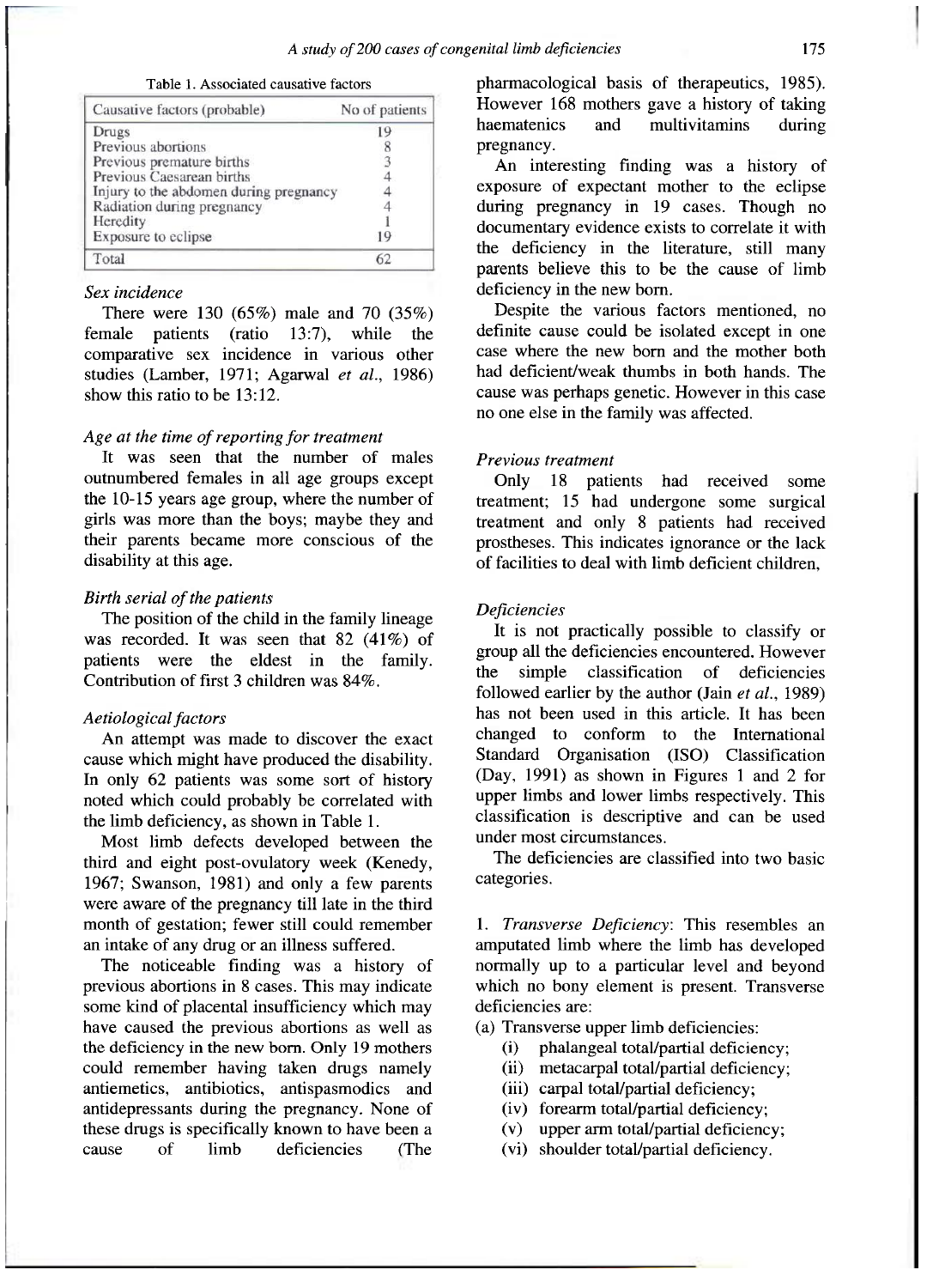- (b) Transverse lower limb deficiencies:
	- (i) phalangeal total/partial deficiency;
	- (ii) metatarsal total/partial deficiency;
	- (iii) tarsal total/partial deficiency;
	- (iv) leg total/partial deficiency;
	- (v) thigh total/partial deficiency;
	- (vi) pelvis total/partial deficiency.

2. *Longitudinal Deficiency:* All other cases where an element or elements within the long axis of the limb is/are reduced or absent, are grouped in longitudinal deficiency,

(a) Longitudinal upper limb deficiencies:

- (i) radius total carpus partial ray 1 total deficiency;
- (ii) radius total/partial deficiency;
- (iii) ulna total carpus partial rays 2, 3, 4, 5 total deficiency;



- Fig. 1. Congenital upper limb deficiencies.
	- (a) Phalangeal total deficiency
	- (b) Carpal partial deficiency
	- (c) Fore arm partial deficiency
	- (d) Upper arm partial deficiency (e) Radius total carpus partial ray 1 total
	- deficiency
	- (f) Ulna total carpus partial rays 2, 3, 4, 5 total deficiency
	- (g) Radius total deficiency
	- (h) Ulna total deficiency
- (iv) ulna total/partial deficiency;
- (v) radius ulna total/partial deficiency;
- (vi) humerus total deficiency;
- (vii) humerus total radius ulna total/partial deficiency.
- (b) Longitudinal lower limb deficiencies:
	- (i) tibia total tarsus partial ray 1 total deficiency;
	- (ii) tibia total/partial deficiency;
	- (iii) fibula total tarsus partial rays 2, 3, 4, 5 total deficiency;
	- (iv) fibula total/partial deficiency;
	- (v) tibia fibula total/partial deficiency;
	- (vi) femur total/partial deficiency;
	- (vii) femur total tibia fibula total/partial deficiency.



Fig. 2. Congenital lower limb deficiencies.

- (a) Metatarsal total deficiency
- (b) Tarsal total deficiency
- (c) Leg partial deficiency
- (d) Thigh partial deficiency
- (e) Tibia total tarsus partial ray 1 total deficiency
- (f) Fibula total tarsus partial rays 2, 3, 4, 5 total deficiency
- (g) Femur total tibia fibula partial deficiency
- (h) Femur total deficiency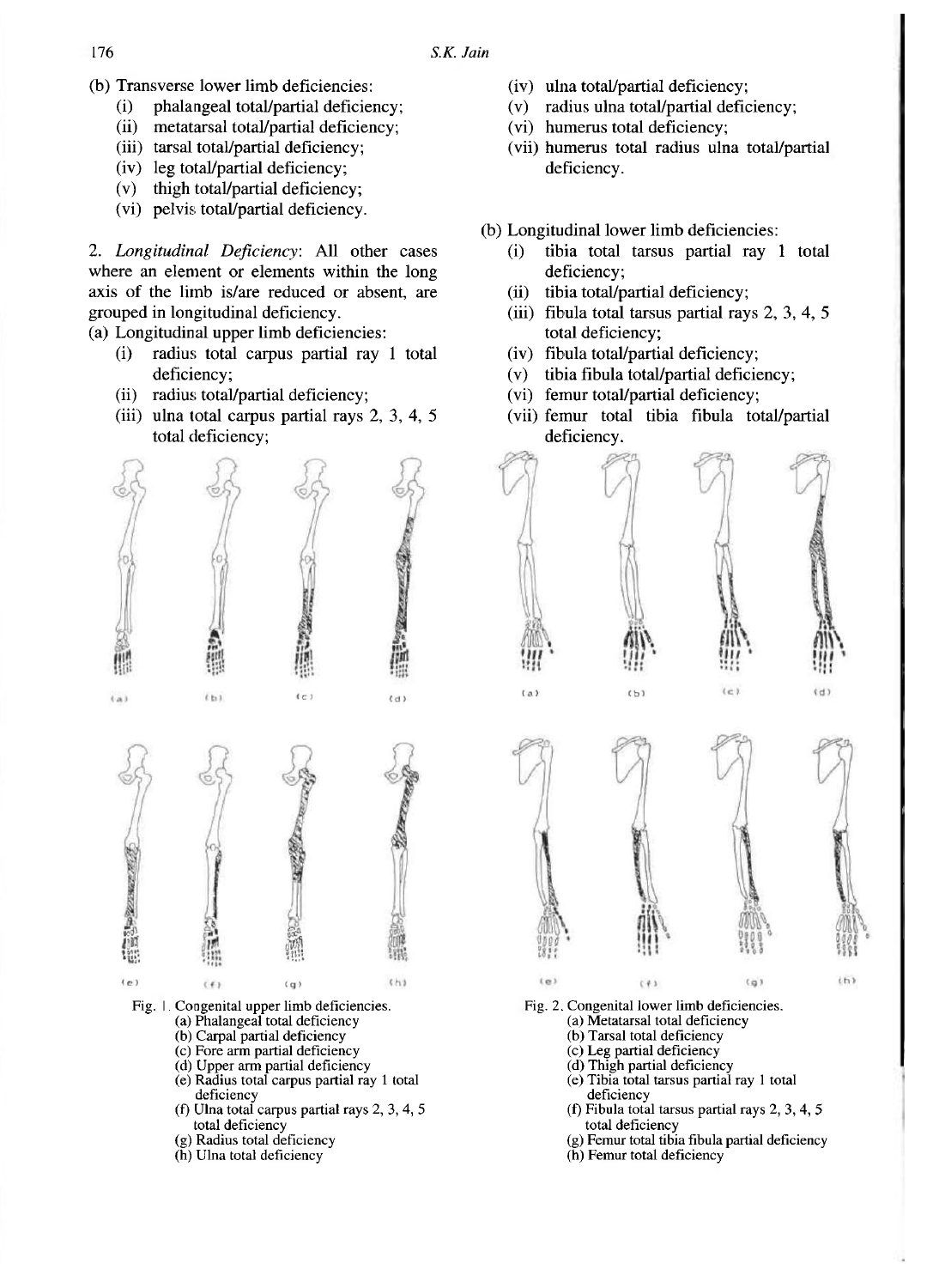## *Deficiency in upper limbs*

Table 2 shows deficiencies observed in the upper limbs. It was interesting to note that the most common deficiency was transverse forearm partial deficiency (below elbow), found in 57 patients (2 bilateral cases). Some 34 (60%) were females and 23 (40%) were males. The left side was a little more affected than the right side. Transverse phalangeal deficiency was seen in 23 patients (14 single-sided and 9 bilateral), where 15 (65%) were males and 8 (35%) were females.

| Deficiencies                                                | Rt | $_{\rm Lt}$ | Bil | No of<br>patients | No of<br>limbs |
|-------------------------------------------------------------|----|-------------|-----|-------------------|----------------|
| <b>Transverse deficiency</b>                                |    |             |     |                   |                |
| Phalangeal total/partial deficiency                         |    |             | 9   | 23                | 32             |
| Metacarpal total/partial deficiency                         |    | 6           |     | 8                 | 8              |
| Carpal partial deficiency                                   |    |             |     | 12                | 12             |
| Carpal total deficiency                                     |    |             |     | 6                 | 6              |
| Forearm partial deficiency                                  | 23 | 32          |     | 57                | 59             |
| Forearm total deficiency                                    |    |             |     | 5                 | 5              |
| Upper arm total/partial deficiency                          |    | 5           |     | 9                 |                |
| Shoulder total/partial deficiency                           |    |             |     |                   |                |
| <b>Longitudinal deficiency</b>                              |    |             |     |                   |                |
| Radial total carpal partial ray 1 total deficiency          |    |             |     |                   |                |
| Radius total/partial deficiency                             |    |             |     |                   |                |
| Ulnar total carpal partial rays 2, 3, 4, 5 total deficiency |    |             | 3   |                   | 8              |
| Ulna total/partial deficiency                               |    |             |     |                   |                |
| Radius ulna total/partial deficiency                        |    |             |     |                   |                |
| Humerus total deficiency                                    |    |             |     |                   |                |
| Humerus total radius ulna total/partial deficiency          |    |             |     |                   |                |
| Total                                                       | 52 | 65          | 15  | 132               | 147            |

#### Table 3: Lower limb deficiencies

| <b>Deficiencies</b>                                           | Rt             | Lt                       | Bil            | No of          | No of<br>limbs |
|---------------------------------------------------------------|----------------|--------------------------|----------------|----------------|----------------|
|                                                               |                |                          |                | patients       |                |
| <b>Transverse Deficiency</b>                                  |                |                          |                |                |                |
| Phalangeal total/partial deficiency                           | 2              |                          |                | 2              | 2              |
| Metatarsal total/partial deficiency                           |                | 12                       | 6              | 22             | 28             |
| Tarsal partial deficiency                                     |                | 3                        |                | 4              | 4              |
| Tarsal total deficiency                                       | $\overline{c}$ | $\overline{2}$           | 5              | 9              | 14             |
| Leg partial deficiency                                        | 10             | 11                       |                | 21             | 21             |
| Leg total deficiency                                          |                | $\overline{2}$           |                | $\overline{c}$ | $\overline{2}$ |
| Thigh total/partial deficiency                                | 4              |                          |                | 4              | 4              |
| Pelvis total/partial deficiency                               |                |                          |                |                |                |
| <b>Longitudinal deficiency</b>                                |                |                          |                |                |                |
| Tibial total tarsal partial ray 1 total deficiency            | 3              |                          |                | 3              | 3              |
| Tibia total/partial deficiency                                |                |                          |                |                |                |
| Fibular total tarsal partial rays 2, 3, 4, 5 total deficiency | 2              | 6                        | $\overline{2}$ | 10             | 12             |
| Fibula total/partial deficiency                               |                |                          |                |                |                |
| Tibia fibula total/partial deficiency                         |                | 3                        |                | 3              | 3              |
| Femur total/partial deficiency                                |                | 5                        |                | 5              | 5              |
| Femur total tibia fibula total/ partial deficiency            | 6              | 5                        |                | 11             | 11             |
| Shortening                                                    |                |                          |                |                |                |
| Tibiofibular                                                  | 4              |                          |                | 11             | 11             |
| Femoral Tibiofibular                                          |                | $\overline{\mathcal{L}}$ |                | 7              |                |
| Total                                                         | 44             | 58                       | 13             | 115            | 128            |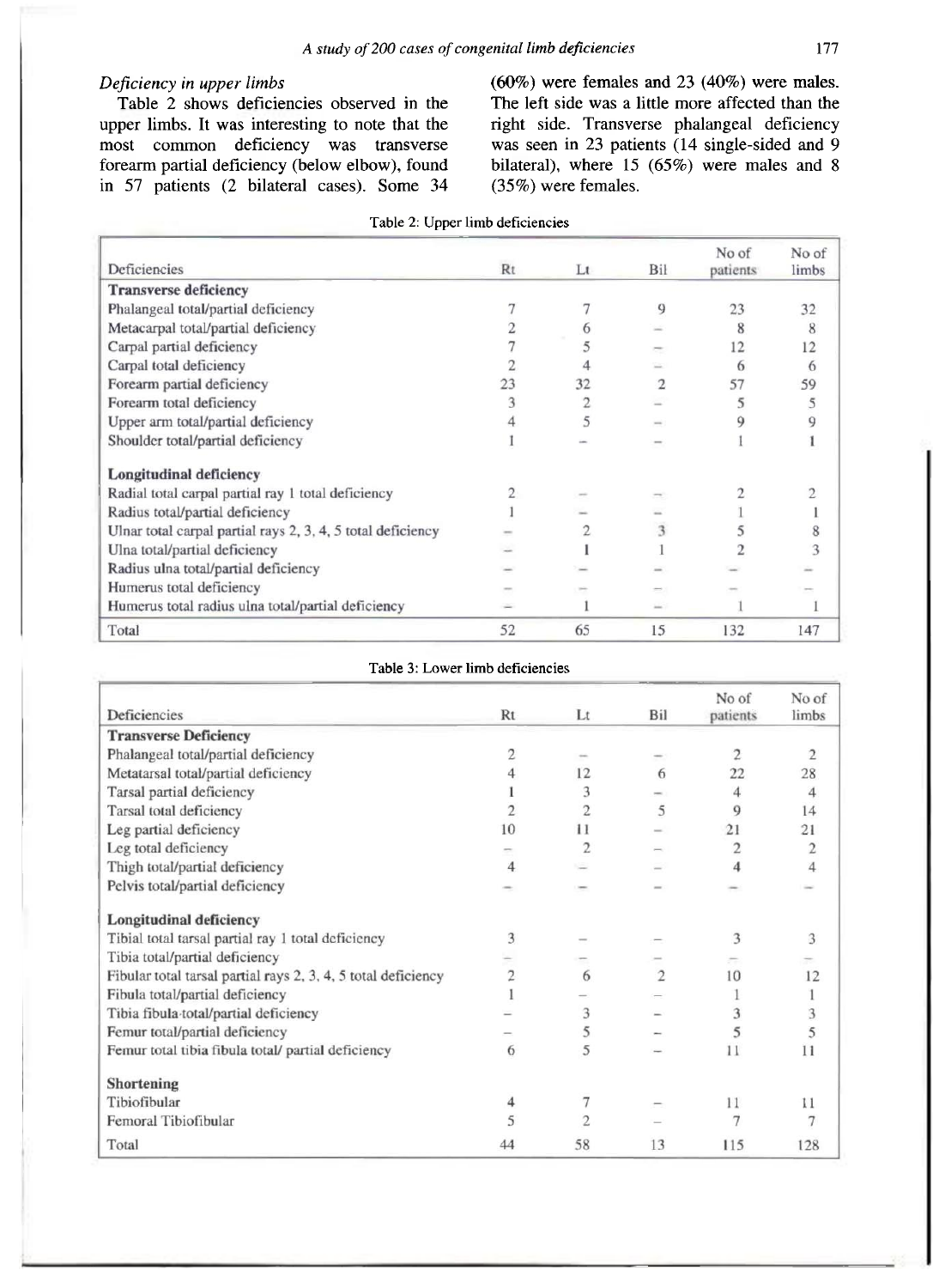#### 178 *S.K. Jain*

| Table 4: Distribution of deficiencies |  |
|---------------------------------------|--|
|---------------------------------------|--|

| Limbs involved                | No of<br>patients | <b>U</b> pper<br>limb | Lower<br>limb |
|-------------------------------|-------------------|-----------------------|---------------|
| One upper limb                | 84                | 84                    |               |
| One lower limb                | 59                | $\frac{1}{2}$         | 59            |
| Bilateral upper limbs         |                   | 34                    |               |
| Bilateral lower limbs         | 20                | ÷                     | 40            |
| One upper and one lower limbs |                   |                       |               |
| Three limbs                   |                   |                       |               |
| Four limbs                    |                   |                       | 12            |
| Total                         | 200               | 147                   | 128           |

#### *Deficiency in lower limb*

Table 3 shows the deficiencies in the lower limbs. The commonest deficiency was transverse metatarsal deficiency in 22 patients (6 bilateral). Another common deformity was transverse leg partial deficiency (below knee). It was found in 21 patients (no bilateral case) of which 13  $(62\%)$  were males and 8  $(39\%)$  were females.

#### *Distribution of deficiencies*

More than one limb was involved in 57 patients. Two limbs were involved in 45 patients (22.5%) three in 6 (3%) and all four in 6 patients (3%). In the study by Kay (1974) the percentage of two, three and four limbs was 15, 5 and 10 respectively. Details of the distribution of the deficiency are shown in Table 4. Involvement of the upper limb was more common than involvement of the lower limb in single limb deficiency, while bilateral deficiency was more common in lower limbs.

#### *Associated defects*

Some 21 patients were found to have various associated defects as shown in Table 5. Constriction ring was the commonest defect noticed, which could be the cause of the limb deficiency. Three children with talipes equinovarus deformity had deficiency in the upper limbs.

| Table 5. Associated defects |
|-----------------------------|
|-----------------------------|

| Defects                           | No of patients |
|-----------------------------------|----------------|
| Constriction rings                |                |
| Talipes equinovarus               |                |
| Syndactyly                        |                |
| Spina bifida                      |                |
| Dislocation of hip                |                |
| Craniostenosis                    |                |
| Absent pectoralis major and minor |                |
| Total                             |                |

#### **Management**

Of the 200 patients in this study 16 patients did not require any treatment, 6 patients needed only surgical correction of deformity while 30 patients required surgical treatment such as amputation and the release of a constriction ring before a prosthesis was fitted. Surgery was performed only in the lower limbs. Some 148 patients required no other treatment except prosthetic fitting.

Prostheses were provided in 178 cases. The commonest upper limb prosthesis was transradial (57 cases) while in lower limbs it was trans-tibial (21 cases). Extension prostheses for shortening of the lower limb was given to 25 patients.

#### **Rehabilitation status**

The rehabilitation status was assessed not only in respect of function achieved but also in appearance which had a definitive role in improving self-confidence. The results are shown in Table 6.

Satisfactory to excellent results were achieved in 68% of cases, while in 18% of cases rehabilitation was poor, mainly representing patients with upper limb deficiency, since rehabilitation is difficult in upper limb deficiency as a rule. These results are similar to the study carried out by Jain et al. (1989).

| Table 6. State of rehabilitation |  |
|----------------------------------|--|
|----------------------------------|--|

|                         | Limb involved |       |            |        |         |  |
|-------------------------|---------------|-------|------------|--------|---------|--|
| State of rehabilitation | Upper $\%$    |       | Lower $\%$ |        | Overall |  |
| Excellent               | 8             | $5\%$ | 30         | 23%    | 14%     |  |
| Good                    | 36            | 24%   |            | 60 48% | 36%     |  |
| Satisfactory            | 44            | 30%   | 8          | 6%     | 18%     |  |
| Poor                    | 34            | 23%   | 15         | 12%    | 18%     |  |
| Not known               | 13            | 9%    | 3          | 2%     | 5%      |  |
| Not relevant            | 12            | $9\%$ | 12.        | 9%     | 9%      |  |
| Total                   | 147           |       | 128        |        |         |  |